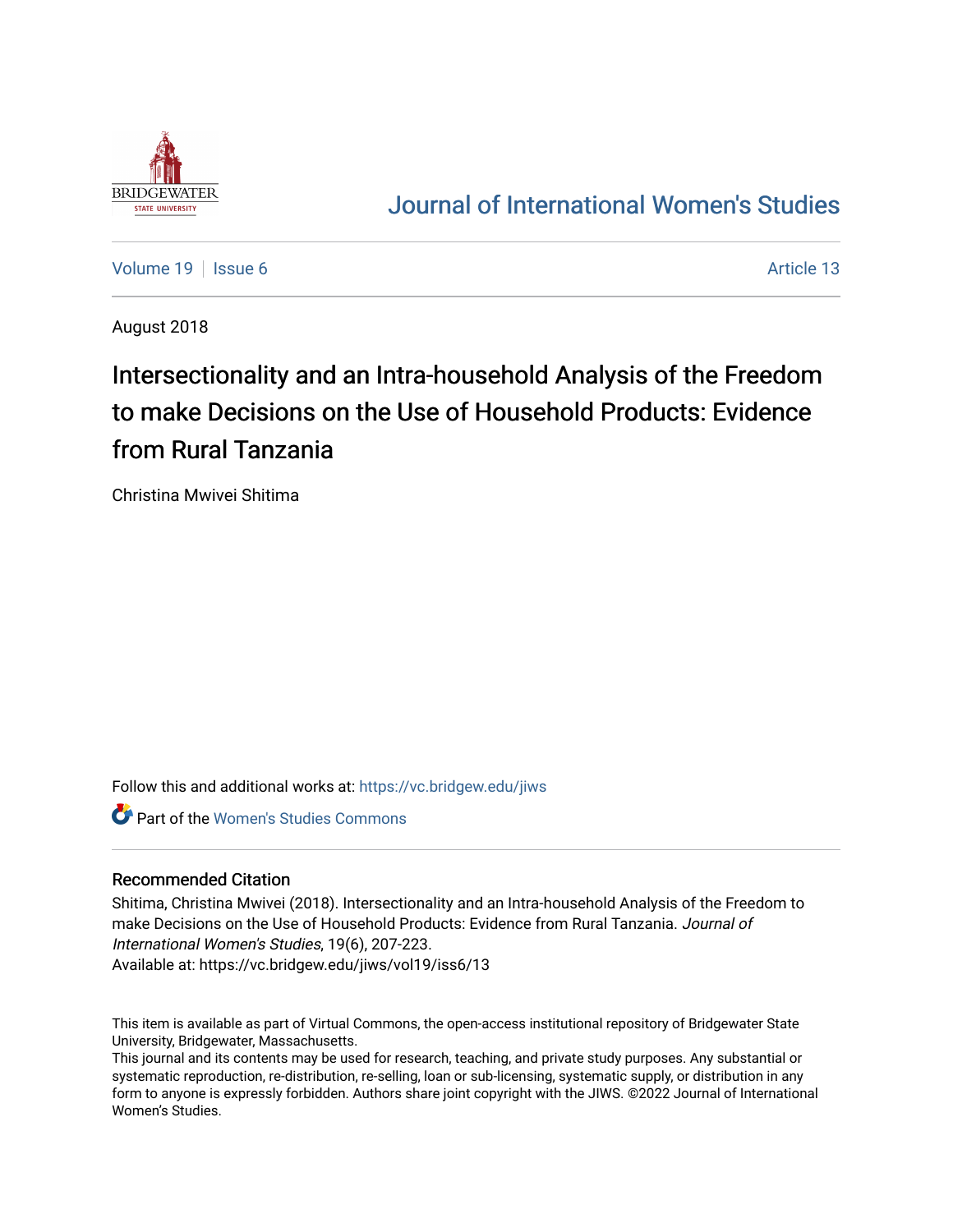#### Shitima: Freedom to make Decisions on the Use of Household Products

This journal and its contents may be used for research, teaching and private study purposes. Any substantial or systematic reproduction, re-distribution, re-selling, loan or sub-licensing, systematic supply or distribution in any form to anyone is expressly forbidden. ©2018 Journal of International Women's Studies.

# **Intersectionality and an Intra-household Analysis of the Freedom to make Decisions on the Use of Household Products: Evidence from Rural Tanzania**

By Christina Mwivei Shitima<sup>[1](#page-1-0)</sup>

#### **Abstract**

This study uses intra-household and intersectionality theories to analyze the relative benefit that household member's gain from the use of goods produced by households living along the Simiyu River in Tanzania's Meatu District. The ability to benefit from the use of goods produced by a household is defined as the freedom that a person has concerning decision-making about the goods that are produced within the household. Data were collected from different household members, including household heads, spouses and children who were 18 years and older and who were involved in the production of goods. The study findings highlight that the ability to benefit from the use of goods produced by a household differs between men and women, the old and young, and between members who have a different relationship to the household head, which suggests that differences in social identities associated with age, gender and marital status are important. Furthermore, some people are positioned at the intersection of different social identities, associated with age, gender and marital status, and thus they experience multiple effects. For example, due to their gender, marital status and age, older unmarried women are less likely to benefit from the use of goods produced by a household. The study concludes that the impact of social identities is not homogeneous across all household members.

*Keywords:* Intra-household, intersectionality, freedom to make decisions, ability to benefit

#### **Introduction**

 $\overline{\phantom{a}}$ 

# *Ability to Benefit from Goods Produced by a Household*

In non-monetized rural economies, productive resources such as land for farming are owned at the household level, with different household members using these resources in the production of goods (Singh et al., 1986; Sadoulet and de Janvry, 1996). Some of the goods produced are consumed within the household and some are sold at the market to provide capital to meet other household needs. While household members engage in production to meet household consumption needs, they are also expected to use goods produced in the household to meet their personal needs and improve their livelihood. Literature on access to resources shows that being able to produce does not guarantee an improvement in livelihood if people do not have the ability to accrue benefits from the goods produced (Leach, Mearns, & Scoones, 1999; Sen, 1999; Agard et al. 2007). Leach et al. (1999: 233) have related this to "capabilities," that is, "what people can do or be" with the goods they have produced. This means that people engage in economic activities

<span id="page-1-0"></span><sup>1</sup> Christina Mwivei Shitima is currently a PhD student at the Institute of Development Policy (IOB), University of Antwerp in Belgium. She also works as a tutor in the Department of Economics of Mzumbe University, Tanzania. Her research interests are on the areas of livelihoods activities, access to natural resources, intra-households analysis and intersectionality. The author belongs to the Sukuma ethnic community, which is similar to the ethnic background of the people of the study areas.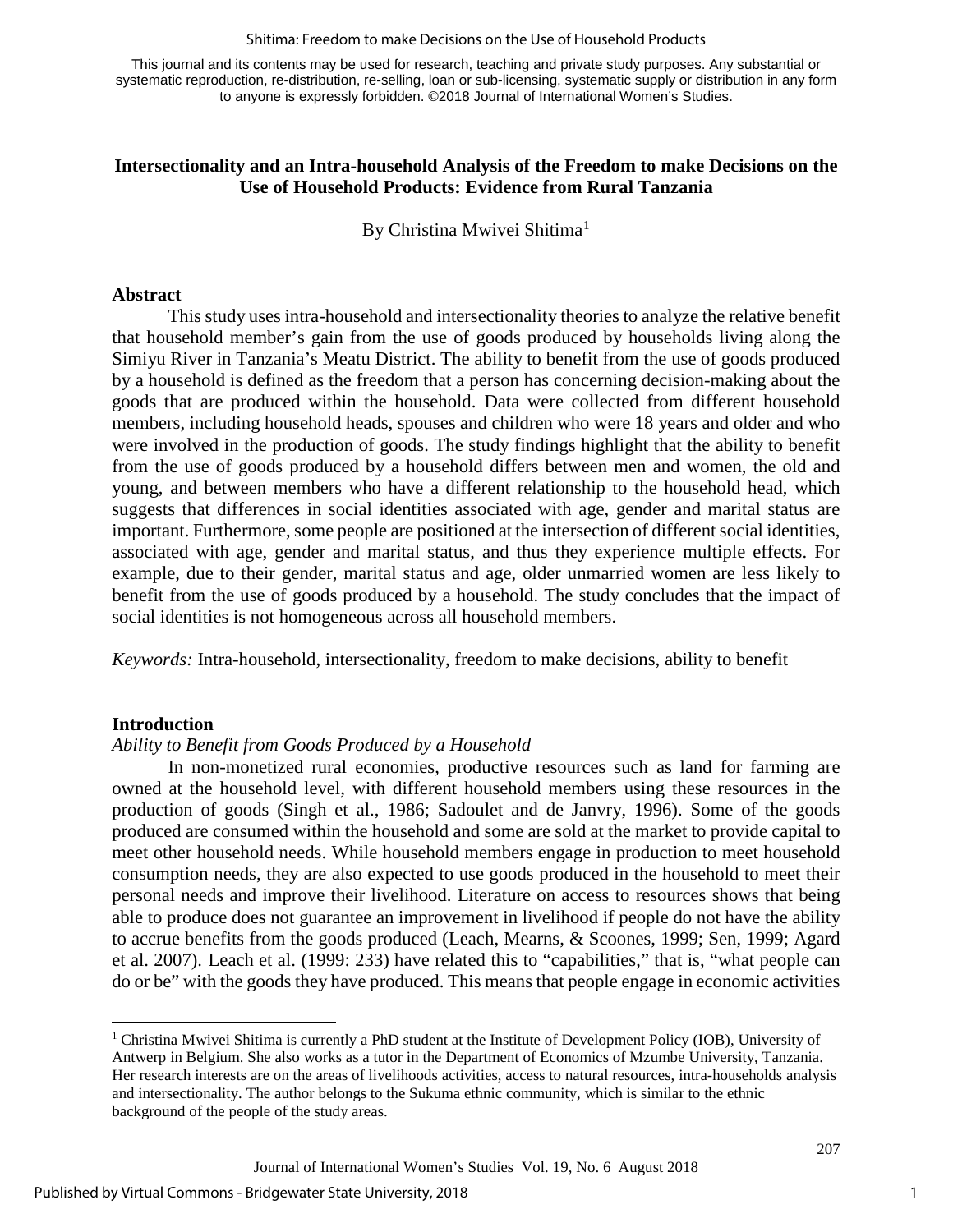to achieve personal goals in their lives, and by doing so, they are able to achieve personal wellbeing. From this vantage point, what is important to individuals is not only what they have produced, but also whether they are able (they have some freedom) to use the goods to achieve the kind of life they value. In line with Agard et al. (2007) and Sen (1999), this study defines *the ability to benefit from goods produced by a household* as the "freedom to act." This includes freedom to make individual or collective decisions on the use of the goods produced by a household for the improvement of livelihoods.

The literature has shown that socially constructed practices determine the freedom that different members have in the use of goods produced by a household (Leach et al., 1999). Differences in identity based on social constructs such as gender, age and marital status create diverse power relations, which further affect the use of the goods produced. Some people may take advantage of their power to gain more benefits from the goods than others (de Haan & Zoomers, 2005). Similarly, the livelihood outcomes of those people without power might be affected due to socially constructed practices that deny them the right to make decisions on the use of goods produced by a household. Furthermore, some people may experience greater disadvantages than others with respect to the right to make decisions because they fall into more than one socially marginalized group. Studies on intersectionality have shown that some people experience the impact of social marginalization associated with socially constructed practices differently to others, as they are positioned at the intersection of different social identities (Crenshaw, 1989).

On the basis of the above, this study argues that in rural areas of Tanzania, the livelihoods of some household members are negatively affected because they do not benefit equally from the goods that are produced within the household. Thus, the aim of this paper is to undertake an intrahousehold analysis of the ability to benefit from the goods produced by a household in rural Tanzania. In particular, the study applies intra-household and intersectionality theories to understand how different social identity categories interact to affect different household members' ability to benefit from the use of resources.

The paper adds to the literature which uses intra-household analysis of livelihood outcomes by collecting data from different male and female household members, including husband and wives, heads of households and adult children. The paper also moves beyond the analysis that considers social identities as separate categories, each with different outcomes for people's livelihoods, and attempts to grasp the impact of intersectionality on these social identity categories. The findings from this paper will be of use in providing recommendations for policy that targets groups of people who experience various and combined forms of marginalization in society.

The paper is structured as follows. The following two sections, Sections 1.2 and 1.3, present the literature on intra-household differences and intersectionality respectively. Section 2 provides a brief summary of our study area and is followed by our data collection methods and analysis in Section 3. The study findings are presented and discussed in Sections 4 and 5 respectively, while Section 6 presents our conclusions and policy recommendations.

# **Intra-household Differences in Access to Resources**

In unitary approaches or common preferences models (Haddad, Hoddinott, & Alderman, 1997), the household is considered a single unit of analysis. These models show that in rural economies most of the household members are related (Ellis 1988), either through immediate family or kinship. Productive resources such as land are owned at the household level and all household members employ their labor power in the production of goods that are collectively used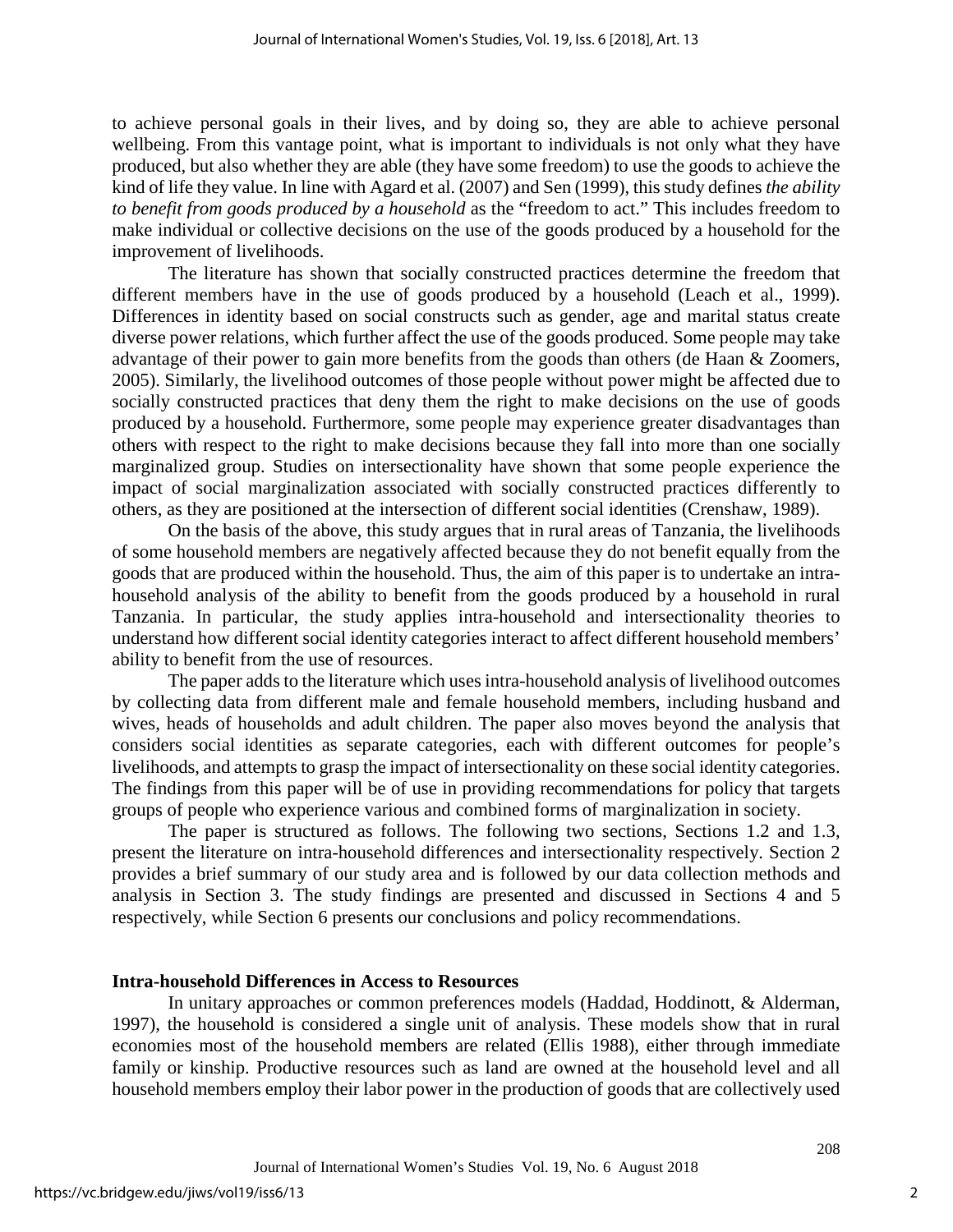by all household members. Furthermore, all household members are assumed to share the same level of welfare maximization, and have the same preferences regarding the production and consumption of goods (Becker, 1965; Singh et al., 1986; Sadoulet and de Janvry, 1996). One household member, often the head of the household, retains the right to decide how the resources are allocated to different livelihood activities and how the goods produced are used. Thus, the head of the household's preferences are assumed to be those that maximize the welfare of all household members (Anderson, Reynolds, & Gugerty, 2017).

While the common preferences models are useful in explaining how responsibilities and goods are distributed within households, they have been criticized for assuming that household members share preferences in relation to the production and consumption of goods and thus the same level of welfare maximization (Alderman, Chiappori, Haddad, Hoddinott, & Kanbur, 1995; Doss, 1996). Some studies have revealed that husbands and wives differ in their expenditure patterns. For example, Appleton (1991) and Hoddinott and Haddad (1995) found that an increase in the income of wives was associated with an increase in household expenditure on food and a reduction in the expenditure on alcohol and cigarettes. In addition, a recent study by Kazianga and Wahhaj (2017) found that in extended families in rural Burkina Faso, household members did not share the same preferences with regard to the production and consumption decisions.

Studies and models that explicitly focus on intra-household differences were developed as an alternative to these unitary models. In studies of intra-household differences, the existence of different preferences among different household members is explicitly taken into account. Consequently, intra-household resource allocation refers to the processes in which different productive resources are allocated to household members, as well as the resulting outcomes of those processes (see e.g., Haddad et al., 1997). These allocation processes may result in inequities in access to resources between household members and in the way the benefits of resources are used. Unequal power relations and conflicts of interest often characterize the decision-making process regarding the use of household resources and products (Evans et al., 2015). These processes are affected by "socially constructed" factors, in terms of norms and practices, rather than "biological" reasons (Agarwal, 1997: 2). Socially constructed practices create intra-household differences in aspects such as access to and control over resources, time and task allocation, and decision-making processes within households.

In rural areas of developing countries, the freedom to make decisions on the use of the goods produced tend to follow cultural norms and certain historical paths. Cultural norms result in differences in social identities and social status in terms of age, gender, wealth and ethnicity, and because of these norms "women and men are located at different levels of social and class hierarchies" (Khalid, 2015: 48). Customary systems tend to favor some groups in society, while placing other groups in disadvantageous situations. For example, empirical evidence supports the notion that the norms which deny women ownership of important resources result in women's lack of decision-making power on the production and consumption of goods. A study by Lyimo-Macha and Mdoe (2002) showed that lack of female ownership is among the reasons for women's limited decision-making power in relation to the allocation of land to different economic activities in Tanzania. In Ghana, women's participation in cash-crop production is significantly influenced by the control they have over household productive resources and household income (Zakaria, 2017). A recent study in Malawi revealed that women's control over land is an important determinant of an equitable division of income within the household (Djurfeldt, Hillbom, Mulwafu, Mvula, & Djurfeldt, 2018).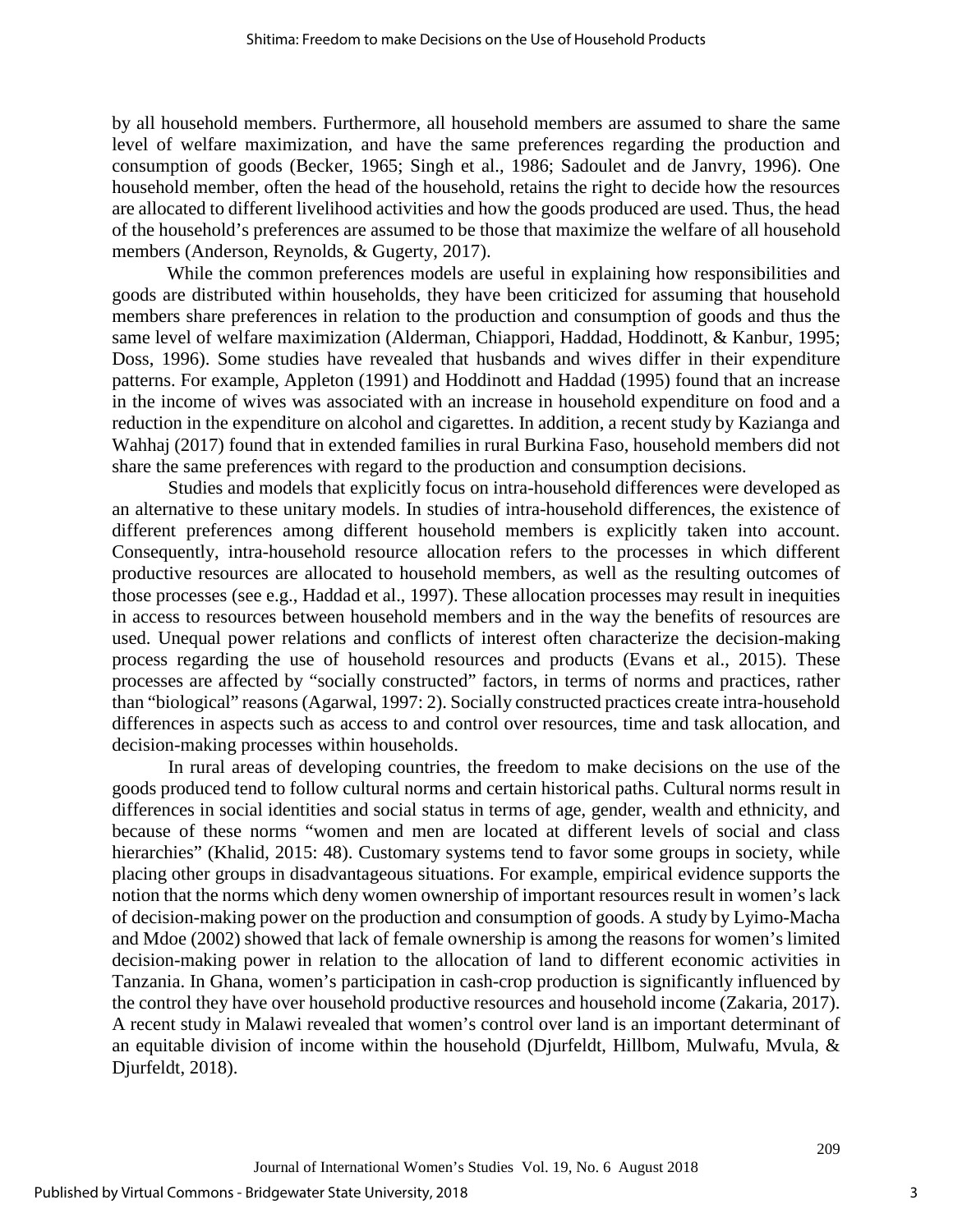This study assumes cultural norms affect an individual's ability to benefit from the use of household resources in rural Tanzania. The ability to benefit may differ between household members due to differences in social status, in terms of age, gender and marital status, which are embedded in norms. Such social status may be used as a source of power in a society: those who hold such power may use it to gain more benefits from resources than others (Cleaver et al., 2013). As Dawsey and Bookwalter (2016: 940) pointed out: "If the power to allocate resources lies with household members that maximize their own utility, improving the economic situation of the household may not benefit all of its members."

Based on the arguments above, the following questions about the ability to benefit from the use of resources will be considered: (i) Are there intra-household differences in the ability to benefit from the use of goods produced by a household among households in rural areas of Tanzania? and (ii) Are there differences in the ability to benefit from the use of goods produced by a household that are associated with differences in the social identity factors of age, gender and marital status?

#### *Intersectionality Theories*

Studies on intersectionality have their roots in legal studies, in which the impact of law is analyzed based on gender, race and class. Crenshaw (1989) showed that in the US legal system, cases of gender and race are treated as separate social categories, while in real situations the two categories interact to produce greater oppression for an Afro-American woman compared to people in other groups. According to Crenshaw (1989), Afro-American women may be subjected to a double act of marginalization by being black (in ethnicity) and female (gender) compared to either an Afro-American man, who is marginalized only because of his ethnicity, or a white woman, who is marginalized only because of her gender. Hill Collins (1990) supported this theory by further arguing that it is vital to empower minority women by showing them how the interlocking of gender and race affects their livelihoods differently to other social groups. According to Hill Collins (1990), Afro-American women do not fit into either category because, historically, gender inequality usually concerns oppression faced by majority women and racism is reserved for the oppression faced by minority men. In summary, intersectionality theory postulates that people in marginalized social groups are not homogeneous, as some simultaneously belong to various marginalized social groups. Social category factors are interconnected with each other, resulting in either disadvantage or privilege to specific groups of people (Crenshaw, 1989).

Since its inception, intersectionality theory has been applied to different issues in different fields of study, such as labor market inequality, migration and health outcomes (Ogawa, 2017). Furthermore, while the theory was originally used to study how interactions between gender, ethnicity (race) and class affect Afro-American women, it was further extended to include other social identity variables, such as disability, religion and sexuality (Turner, 2011). For example, a recent study by Tariq and Syed (2017) showed that in the UK, Muslim women who were South Asian were more likely to experience challenges and discrimination in employment than Muslim women from other ethnic groups and Muslim men in general. The study also showed that because the norms of Muslim societies in South Asia expect women to take care of children, Muslim women are not only discriminated against by the ethnic majority in the UK, but also by ethnic minority men from a similar background.

Most work on intersectionality theories have studied the combination of social categories across different ethnicity/race groups. In our study, we argue that it is also important to study other differences in groups of people with similar ethnic backgrounds. Valdez (2016: 1619), for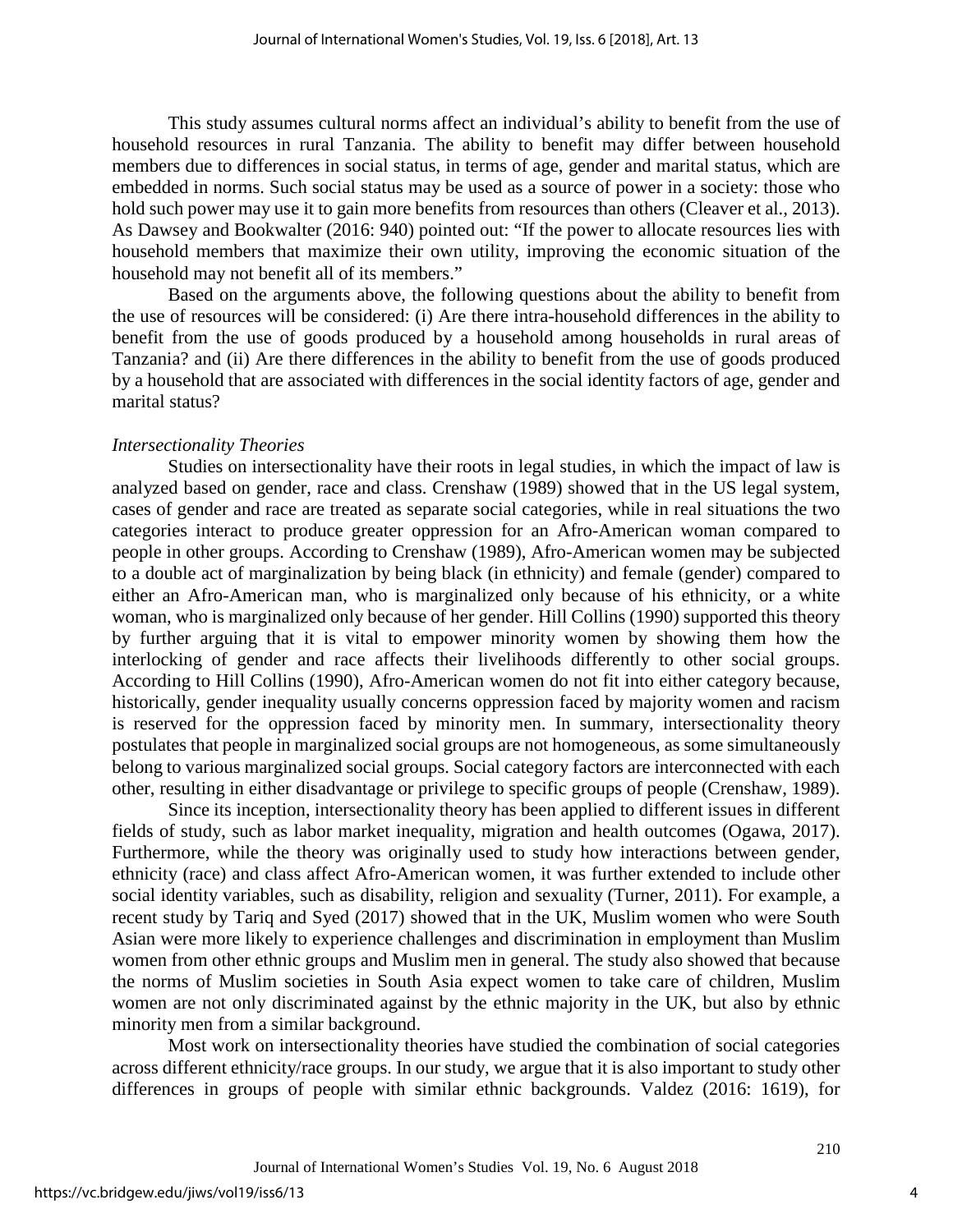example, pointed out that: "Different family members within an ethnic household may experience unequal opportunities". Differences in power relations rooted in socially constructed practices determine access to resources among members of households. Valdez (2016) also argued that, in some cases, these intra-ethnic group differences might exceed the differences that are found between ethnic groups. Based on the arguments above, we will also consider the following question: (iii) Do age, gender and marital status intersect to affect the ability of people from different groups to benefit from the use of resources?

#### **Study Area**

The study is based on a cross-sectional survey among households residing along the Simiyu River in Meatu District in Tanzania's Simiyu Region. The Simiyu River is located in the lake zone in the northern part of Tanzania, and is one of six rivers that drain into Lake Victoria on Tanzania's side.<sup>[2](#page-5-0)</sup> People who reside along the river are predominantly Sukuma in ethnicity and are known as Wasukuma. The Sukuma ethnic group are mainly agro-pastoralists who practice farming and traditional pastoralism.

Four villages from two wards were included in the survey. These villages were designated as K1 and K2 from Kijiji ward, and M1 and M2 from Mwananchi ward. [3](#page-5-1) K1 village is located along the main road from the Meatu District capital to the town of Bariadi (the Simiyu Region capital), while the other three villages are situated in more remote areas of the district. This means K1 village is more like a small town compared to the other villages.

#### **Methodology**

#### *Data and Data Sources*

Data and findings were triangulated by combining survey data with qualitative information collected through focus group discussions (FGDs). Prior to our survey, a pilot study was conducted to obtain information on the livelihoods of people in the study areas. This included information on the nature of the economic activities pursued. During the pilot study, interviews were conducted with government officials at the district council, ward and village levels. Information from the pilot study contributed to the confirmation of some of the explanatory variables, while some other information was useful for the elaboration of the survey.

Our survey, which was our main data collection tool, included 165 households and 424 respondents. The formula below was used to select the sample size, that is, the number of households to involve in the survey in each ward (see also Kothari, 2004).

$$
n_{ward} = \frac{Z^2pqNward}{e^2(Nward - 1) + Z^2pq}
$$

Where:

l

- $n_{ward}$  = sample size, or the number of households in the ward
- *Nward* = Ward's population, or number of households in the ward
- $p =$  the probability that each member of the population had an equal chance of being included in the sample

5

<span id="page-5-0"></span><sup>2</sup> Lake Victoria is the largest lake in Africa, shared by three countries, Tanzania, Kenya and Uganda, and is the source of the longest river in Africa, the Nile.

<span id="page-5-1"></span><sup>&</sup>lt;sup>3</sup> We encoded village names for anonymity.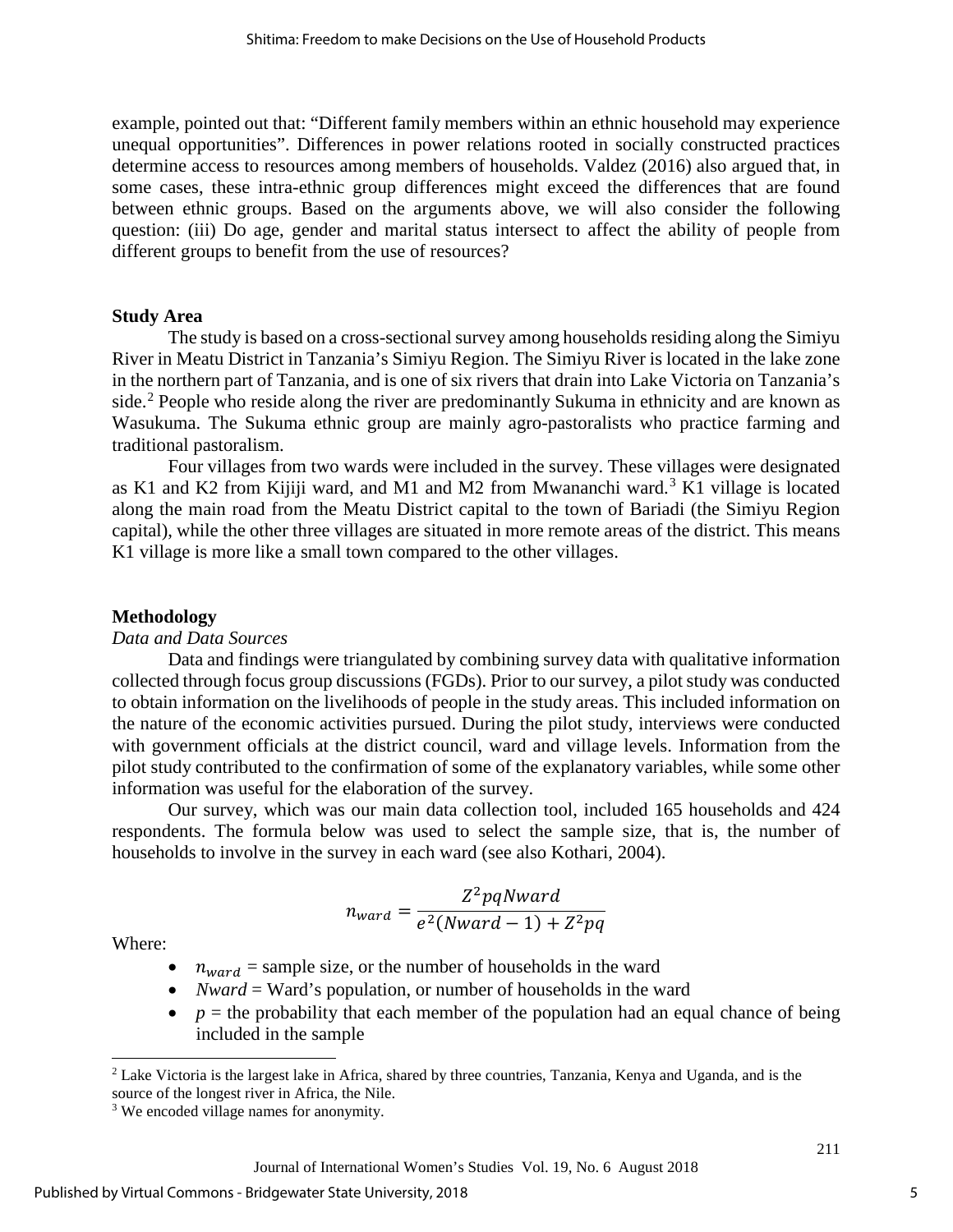- $q = 1-p$
- $Z =$  the abscissa for confidence level
- $\bullet$  *e* = the random error

The total number of households in the Kijiji and Mwananchi wards are 1,121 and 1,296, respectively. The study used  $p = 0.5$ ;  $Z = 1.96$ , calculated from the chosen confidence level of 95%; and  $e = 10$ %. The formula gave us the sample size  $(n)$  of 88 households in the Kijiji ward and 89 households in the Mwananchi ward. After attaining the required sample for each ward, the following formula (Kothari, 2004) was used to calculate the sample size that needed to be drawn from each village.

$$
n(village) = \frac{N(village) * N}{N}
$$

The formula gives the sample size of 49 and 39 for K1 and K2, respectively, and 54 and 35 for M2 and M2, respectively. In each village, a simple random method was used to select households to be included in the survey. At the household level, we collected intra-household data, that is, data from husbands (household head or spouse), wives (household head or spouse) and children (biological children who were 18 years or older). Four trained research assistants and one researcher administered questionnaires to the members of the households. Every respondent was interviewed separately from the other household members to avoid interference by the latter. Moreover, questions were made as specific as possible to lower socially desirable answers.

After the survey, focus group discussions were conducted with the aim of obtaining information to supplement the quantitative data analysis. Some members of the surveyed households were brought together in groups and involved in discussions on the main topic of our study: decision-making on the use of goods that were produced by the household. In each village surveyed, four groups of heads, spouses, and male and female members of households were formed from the households surveyed. Each of the four groups consisted of 10–15 members from 10–15 households.

The data collection process encountered several limitations. Some of the household members were not at home during the daytime as the survey was conducted during farming season. We solved this problem by revisiting those respondents at other times. Communication was also a challenge during the data collection, as some of the respondents, especially the women, only spoke Sukuma, which is their ethnic language. We addressed this problem by hiring translators to facilitate communication between researchers and respondents.

# *Data Analysis*

To measure the ability to benefit from the goods produced by a household (FRDOM), respondents were asked the following question: "Could you indicate whether you: 1. disagree, 2. neither agree nor disagree, or 3. agree with the following statement: "I am free (have the freedom) to use what I have produced to achieve my personal goals in life." This means that we consider FRDOM to be achieved if people perceive themselves to be free to make decisions on the use of the goods they have produced. FRDOM is a Likert scale, taking values from 1 to 3, whereby  $1 =$ disagree (DG),  $2$  = neither agree nor disagree (NAD), and  $3$  = agree (AG). In this case, as the

l

<span id="page-6-0"></span><sup>4</sup> Ekise et al. (2013: 34) argued that a p of 0.5 is normally used for all developing country populations.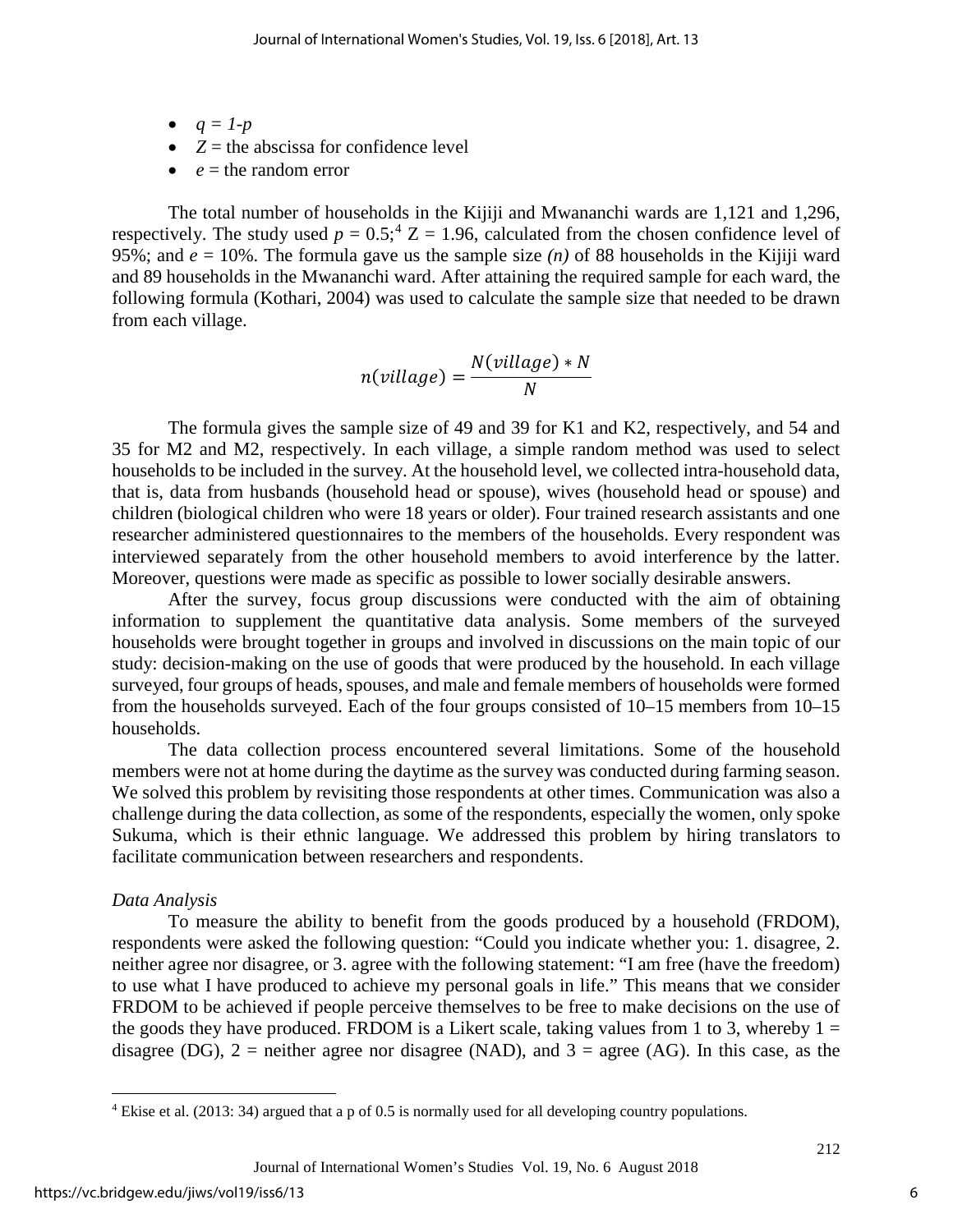outcomes of the responses were ordered in a particular manner, and the distances between the answers was not known, an ordered logit model (OLOGIT), or proportional odds model, was used to estimate the equation (Williams, 2016).

$$
W_{ij}^* = Z_i^* \delta_i^* + v_i^* \qquad v \sim Normal(0,1)
$$

 $W_{ij}^*$  is a latent dependent variable that shows the choice that an individual *i* makes among *j* alternatives, which are ordered in a particular manner. The observed choices were based on reported feelings toward freedom and were ranked in an ordered manner.  $Z_i^*$  is a vector of explanatory variables relating to social identity factors and  $v_i^*$  is an error term. The model does not have an intercept; instead, it has two (i.e. j-1) cut-off points (thresholds) that the choices can fall within.<sup>[5](#page-7-0)</sup> If we let,  $\mu_1$  and  $\mu_2$  be the cut off points, with  $\mu_1 < \mu_2$  the observed choice,  $W_i$  is defined as: [6](#page-7-1)

$$
W_i = \begin{cases} DG \text{ if } Z_i \delta_i < \mu_1 \\ NAD \text{ if } \mu_1 < Z_i \delta_i < \mu_2 \\ AG \text{ if } Z_i \delta_i > \mu_1 \end{cases}
$$

These two cut off points,  $\mu_1$  and  $\mu_2$ , were estimated by the maximum likelihood procedure with the use of Stata 13/SE 13.0 software.

Three variables, age (AGEE), gender (FEMALE) and marital status (NOT\_MARD), were used to measure social identity factors. Drawing on our pilot study, these factors were considered the main drivers of differences in social status and thus as providing some form of power to some members in our specific study setting. First, an assumption was made that older people may have accumulated more resources than those who were younger and thus the former would be more likely to have authority with respect to decision-making about the goods that were produced by the household. Thus, an increase in AGEE by one year was expected to be positively related to FRDOM. However, the study also assumed that the impact of age on the dependent variable might not be similar for all ages.<sup>[7](#page-7-2)</sup> Thus, another variable, age squared (AGE\_SQ), was added to capture the change in slope as the number of years (age) increases. Since the impact of age on the dependent variable was assumed to be positive, AGE\_SQ was expected to have a negative sign, as its coefficient (given by the first derivative) would be less than one.

Second, FEMALE was a dummy variable, taking the value of 1 if a person was female and 0 if male. Since the majority of women in rural societies of Africa are denied access to important productive resources (see e.g., Ellis, 2000; Agarwal, 1997), the model assumed a negative relationship between FEMALE and FRDOM.

Third, the variable for marital status (NOT\_MARD) took the value of 1 if a person was not married and 0 if a person was married. While there are several studies examining the impact of

l

<span id="page-7-0"></span> $<sup>5</sup>$  In our model,  $j = 3$  because the dependent variable, FRDOM, had three alternatives: DG, NAD and AG.</sup>

<span id="page-7-1"></span><sup>6</sup> Post-tests were conducted to see whether the assumption of parallel regression/proportional odds were not violated. Results showed violation of the assumption, thus the analysis and interpretation of results were based on a more

generalized model of ordinary outcomes; namely, the generalized ordered logit (GOLOGIT) model (Long & Freese, 2003; R. Williams, 2006).

<span id="page-7-2"></span><sup>7</sup> The impact of AGE on the dependent variable may not be linear across all ages: a linear model would mean that each additional year of age would lead to a constant change in the ability to benefit from household products, irrespective of the respondent being young or old.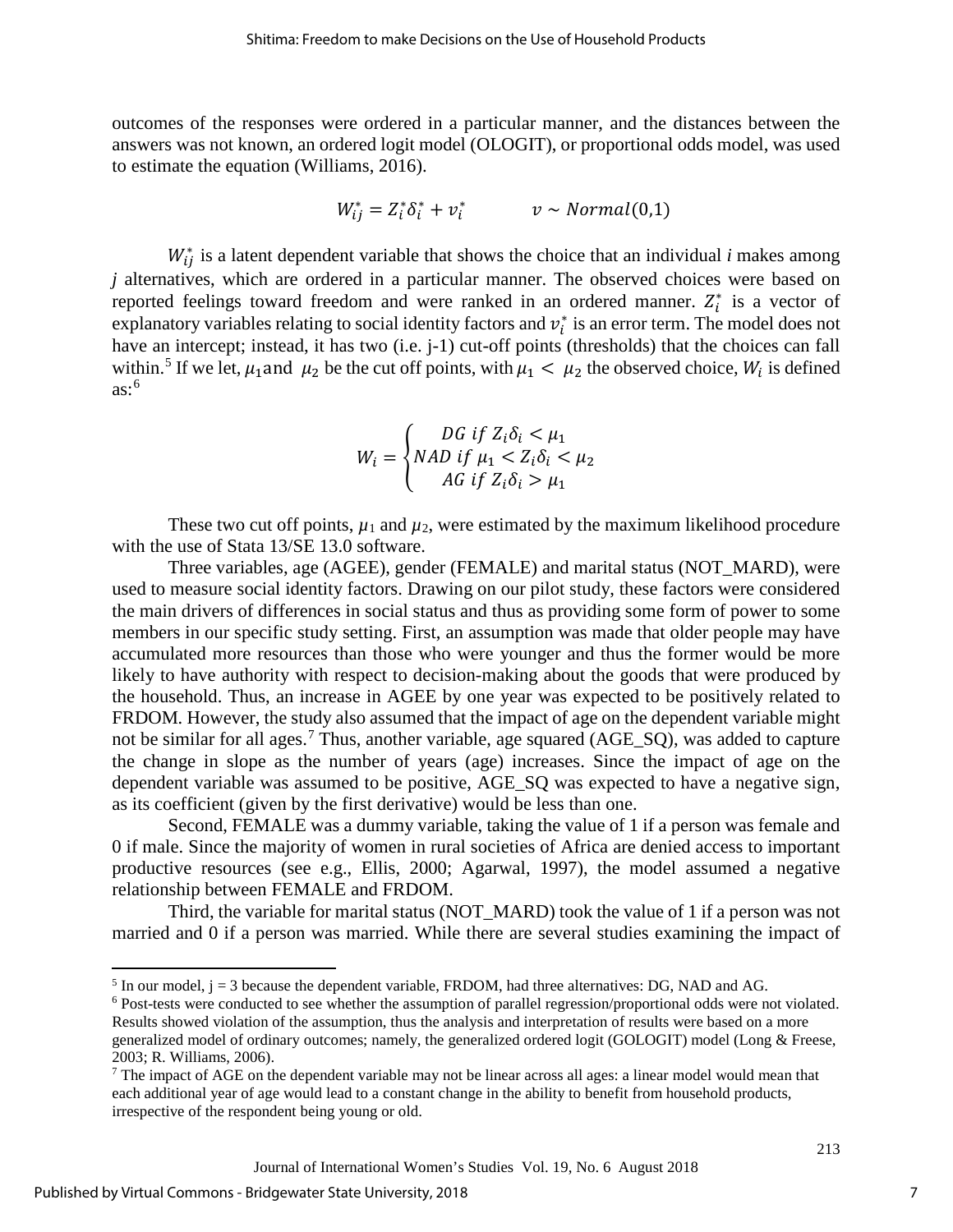marital status on access to productive resources,<sup>[8](#page-8-0)</sup> we could not find any relevant literature on the relationship between marital status and decision-making power concerning the use of goods produced by a household. Thus, due to a lack of existing empirical evidence, the study assumed that both a positive and a negative relationship might be found between the variables NOT\_MARD and FRDOM*.* 

To assess the importance of a specific relationship to the household head, the variable HHREL was used. HHREL took values from 1 to 3, where 1 was a reference variable referring to the head of the household (HEAD),  $2 =$  spouse (SPOUSE), and  $3 =$  child (CHILD). Since socially constructed factors, in terms of norms and practices, largely determine how decisions are made within households in a particular society (Agarwal, 1997:2), we cannot determine with certainty the nature of the relationships between the variables that measure HHREL and FRDOM in our study area. Thus, the study expected that both a negative and positive relationship might be found between the variables that measured HHREL and FRDOM.

## **Results**

# *Intra-household Differences*

Table 1 presents the results based on our models. The findings related to different positions in the household, which correspond to our first research question, show that spouses and children are less likely to benefit from the goods produced by a household compared to the heads of households. These results were confirmed during the FGD, when respondents revealed that the decision on the production and use of household goods is reserved for the male head of the household (husband). Sometimes the household head does not even engage in a process of negotiation with the spouse or other household members. The spouse's responsibility is to take care of the family (children and husband). Some participants stated that there are some households where both husband and wife make the decisions, while in others the decisions were made collectively, including the spouse and adult children. A mother or children might make a decision to sell crops or livestock, depending on the household's needs at the time. However, some other participants insisted that there are very few families where all household members sit together and make decisions as it is against Sukuma norms. One man in K2 village said: "Allowing a wife to make the decisions on the use of crops is perceived as a man being submissive to a woman." The men were proud of their role, and argued that the culture of allowing only one person to be a decision-maker in the household is one of the reasons that Sukuma people do not have food shortages in their households.

In households where the husband was deceased or lived far away, the wife played the household head function to some extent. In some households, after selling crops, the father would ask other household members about their needs. He would then give them money to satisfy those needs and keep the rest of the money for himself. If the money appeared to be squandered by the father, the children could not argue with him. As one young man in M2 village said: "asking your father how he used the money is regarded as disrespecting your parent. Some parents may threaten

 $\overline{\phantom{a}}$ 

<span id="page-8-0"></span><sup>&</sup>lt;sup>8</sup> The literature has found that, in rural areas, the access that women have to important productive resources such as land is limited and often mediated through their male partners (Ellis, 2000; Agarwal, 1997). In the case of divorce or the death of a husband, most women are denied the access that they previously had (Agarwal, 1997). Other studies have shown that women who are not married can easily purchase their own productive resources (Englert, 2008) and thus they can easily gain decision-making power on the use of goods that are produced from those resources.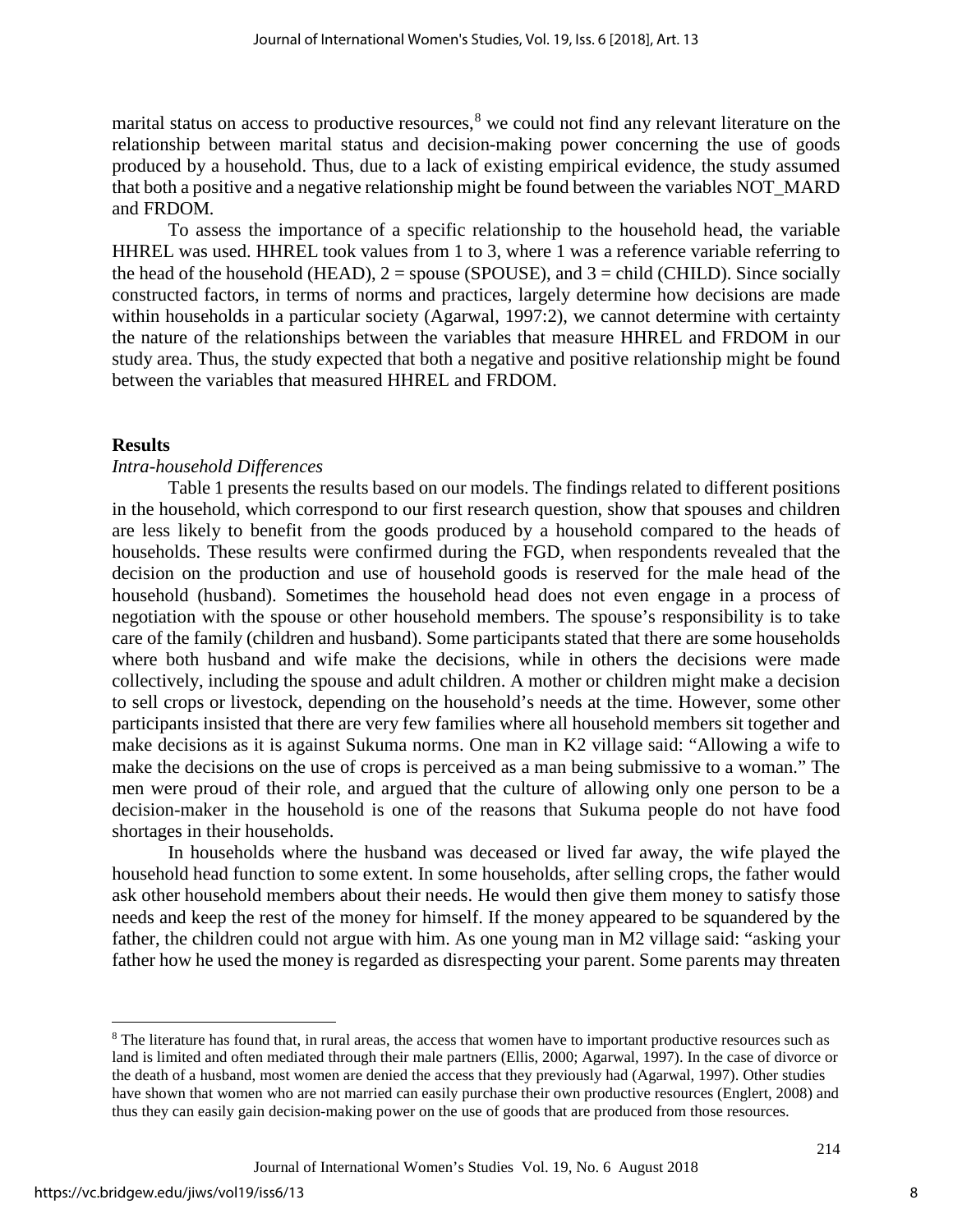the children that they will curse them because of disrespect. Children keep quiet, as they fear being cursed by the parent."

The results from the FGD also showed that in Sukuma traditions, it is common to find all children (married and unmarried) living at their parents' house. Both males and females marry at young ages (soon after completing their basic education). While a married daughter is expected to move into her husband's household, a married son is expected to stay at home with his wife until they have at least two children, and/or when they find their own land to cultivate. Thus, children cultivate the household land and all household members normally rely on the harvested goods. As the head of the household is considered the owner of the resources that are used in production, he is also the decision-maker regarding the goods that are produced from those resources. Male children mentioned that they always take their orders from the household head, who is the main initiator of all household production activities. Children only offer an opinion to the household heads on the use of crops or money from their sale, and do not make decisions. Even when a male child has produced the goods himself with his wife, he must still seek advice from the household head. As one male child in M1 village said: "I cannot make decisions on the use of the goods I produce without involving my old man. Even if a cow is mine, if I live at my parent's household I cannot make a decision to sell it without involving the old man. If I convince my father about the reason for selling it, then I will be able to sell it."

## *Social Identity Factors*

With regard to our second research question, the findings show that social status, in terms of age and gender of the respondents, were significant positive determinants of benefits from the goods produced by a household. The AGEE variable revealed that older people are more likely to benefit. As explained in the previous section, in Sukuma norms, the heads of households make decisions. In most households, the heads (parents) are the oldest members of the households. In the case of parents being too old to make decisions, the eldest son usually assumes the responsibility of household head. However, the eldest son will still seek advice from his parents on the use of goods. Giving an example from his household, one man in K2 village emphasized: "My father is too old to participate in production. However, he still makes all the plans about how to use products, for example, either to use cattle as the bride price for a son who wants to get married or sell them to get money to extend production."

Among the Sukuma ethnic community, older people are important members of the extended family. They are considered wise and thus their decisions always seem to prevail. It is a norm to respect elders (parents and/or grandparents) within the household and within the community in general. It is expected that younger generations will respect the advice of their elders, even when the latter are no longer involved in the production of goods. As one man in M1 village said in this respect: "although I have my own household, I always inform my parents regarding production and investment decisions. Even if they are old, they still have authority over whatever I do, and I always consider their advice to be the best."

The results for the FEMALE variable revealed that women appear to be less likely to benefit. Findings from the FGD confirmed these results by revealing that among the Sukuma ethnic community the right to make production and consumption decisions is reserved for the men. Only men have the right to own productive resources such as land and cattle, and thus they make decisions on how to use those resources and how to use goods that are produced from those resources. Women are expected to engage in production by using the resources that are owned by their spouses, or by using family household resources if they are not married. Men involve the

9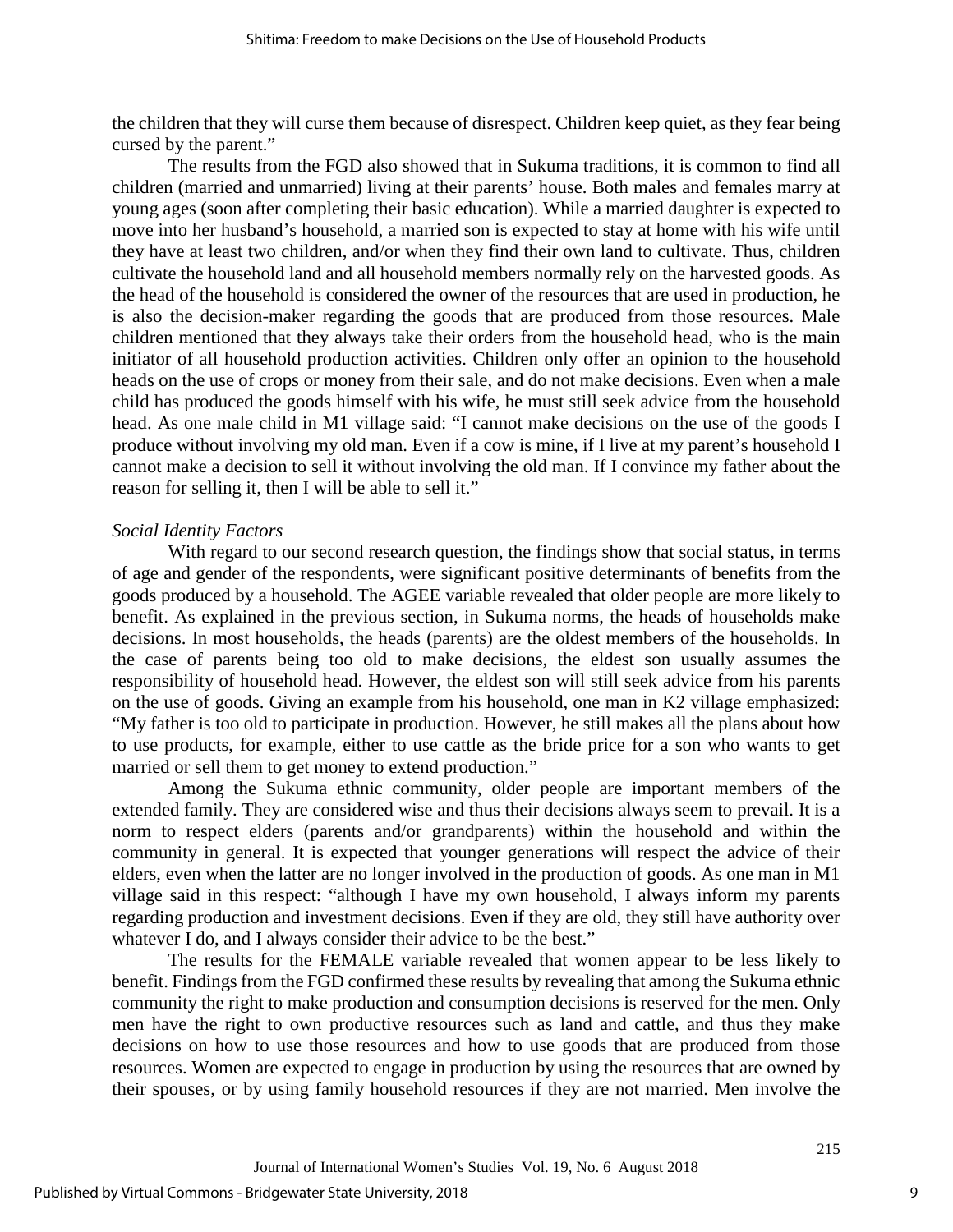women either by asking them for their advice or by informing them; however, women do not make decisions. As one married woman (spouse) in K1 village said: "Even if we cultivate together, all of the crops produced are owned by the head of the household. Sometimes I pray to God that my husband will spare some of the crops for household consumption because he may decide to sell everything. Even when I decide to sell some of the crops myself so that I can buy my own stuff, he takes the money away from me."

During the discussions, it became apparent that women earn income from the production of crops that are considered female crops; for example, nuts, beans and sweet potatoes. However, most women are not free to use the money from these crops without a man's involvement. As one woman in K1 village said: "When a husband sees you have money, he takes it away from you. Sometimes he sells the female crop and keeps the money for himself. If you need some money to buy something for yourself, such as a new dress, you have to ask your husband for money." One thing that women in all of the villages had in common is related to the nature of the benefits they chose to receive from the sale of their crops. They all reported that when they sell female crops they never use the money to invest in assets such as land or cattle because those assets traditionally belong to men. As one woman in M1 village said: "Even when a woman pays to buy a piece of land, the husband would be the one to do all the negotiations and the documents would be in his name." Women from all of the villages also said that they would never use their money to buy cattle because men can use cattle as the bride price to marry more wives. Thus, for women, they would rather use their money to buy things such as chairs, tables, beds and mattresses and not invest in assets used in production. While women thus use female crops as the major source of income to support their personal needs, it was observed during the FGD that men have started to produce female crops because of an increase in the market price of some of them. This has left women with few crops under their control.

# *Intersectionality*

The final research question seeks to assess whether social identity factors intersect to affect the ability of people from different groups to benefit from the use of resources. An analysis of the interaction of the social identity variables showed that older unmarried females (FMAG\_NOTMARD) were less likely to have the freedom to make use of the goods produced by a household compared to young unmarried females. During FGD, we found different results for widows and divorced women. In this respect, one man in K2 village mentioned: "Traditionally, a woman does not possess land and cattle: she owns home utensils like cooking pots and her clothes. If she gets divorced or becomes a widow and returns home, she cannot make decisions about the use of food that is grown at home." Widows who do not leave the household after the death of their spouse were reported to have decision-making power over the use of goods. However, widows who were too old to make decisions depended on their children to make them.

An analysis of the interaction between female gender and spouse was not carried out because the majority of spouses (97%) were females. However, the results of the analysis of the interaction between SPOUSE and AGEE (SPC\_AGE) showed that older spouses – which, as mentioned, in our study were mostly female – were less likely to benefit compared to young spouses. Findings from the FGD showed that decisions concerning the use of goods produced by a household were largely made by men, regardless of the age of the spouse. However, the situations may differ when husbands have more than one wife. A man who possesses a large amount of land, for example, may decide to allocate a piece of land to each of his wives. Thus, every woman then cultivates her own field with her children, although the husband remains the custodian of the crops.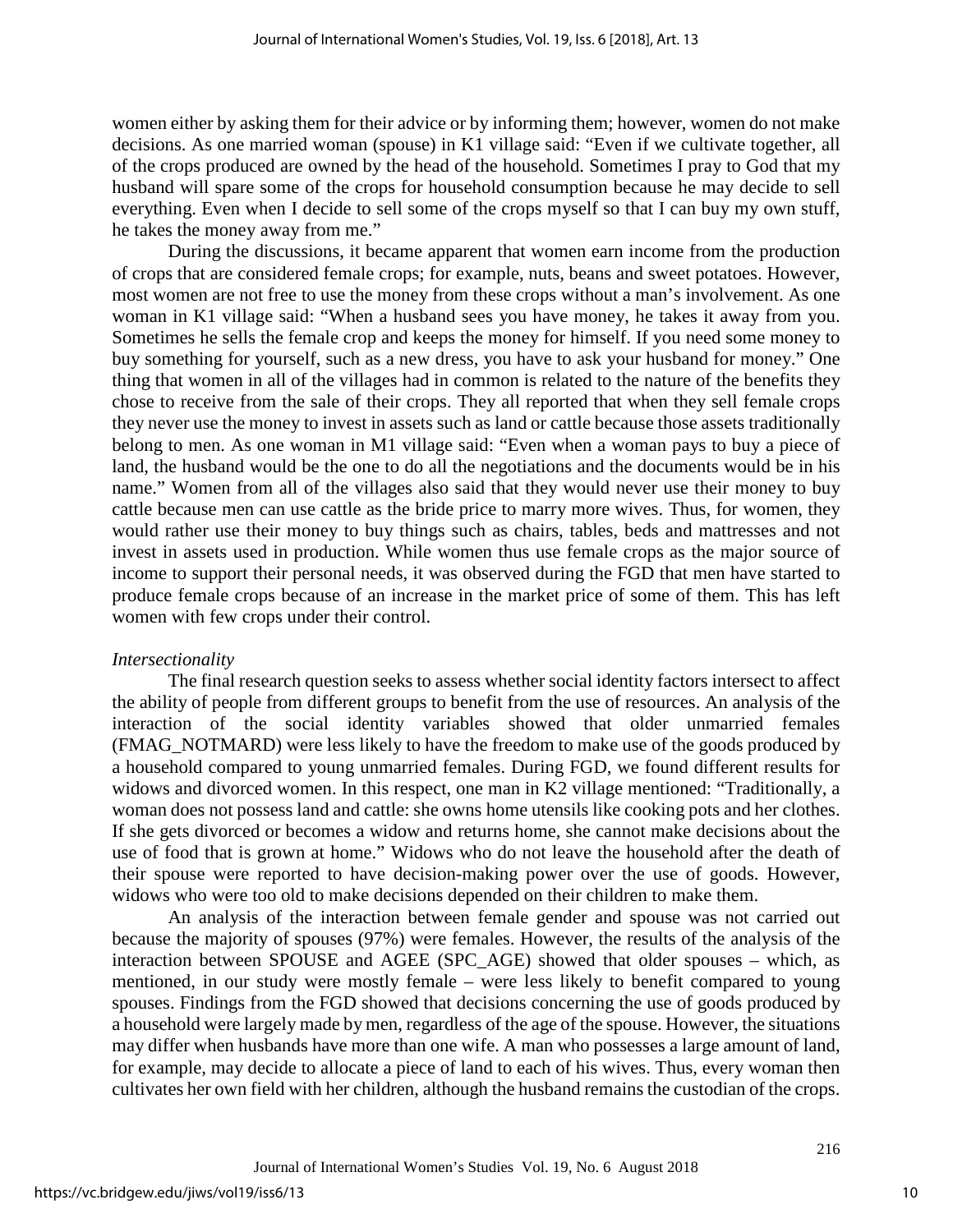The women complained that dividing the piece of land equally among all wives usually leaves the wife with many children (usually the eldest wife) in a difficult situation. As one woman from K1 explained: "The eldest wife usually has a large number of children to take care of. If this woman is given the same sized parcel of land as those who married recently, she will not be able to produce enough food for herself and the children. In such a situation, the eldest wife's livelihood is seriously affected compared to the other wives."

In a situation of polygamy, where all wives cultivate the same household farm, the husband may be the one who makes decisions on behalf of everybody in the household, or he may delegate that right to one of his wives. One woman in K2 village complained about this: "I am mistreated by my husband and his other wife. My husband decides everything with his youngest wife and leaves me with no decisions on the use of the goods we produce."

|                                                | <b>Model 1</b>                   |                            |               | <b>Model 2</b>        |             |           |
|------------------------------------------------|----------------------------------|----------------------------|---------------|-----------------------|-------------|-----------|
|                                                | <b>DSG</b>                       | <b>NAD</b>                 | ${\bf P}$     | <b>DSG</b>            | <b>NAD</b>  | ${\bf P}$ |
|                                                | <b>Informal social relations</b> |                            |               |                       |             |           |
| <b>AGEE</b>                                    | 0.05                             | 0.03                       | $0.05**$      | $-0.08$               | $-0.04$     | $0.01**$  |
| AGE_SQ                                         |                                  |                            |               |                       |             |           |
| <b>FEMALE</b>                                  | 0.37                             | $-0.68$                    | $0.00**$      | 0.89                  | $-1.83$     | $0.00**$  |
| NOT_MARD                                       |                                  |                            |               |                       |             |           |
| Relationship with the head of household: HHREL |                                  |                            |               |                       |             |           |
| <b>SPOUSE</b>                                  | $-1.31$                          | $-2.14$                    | $0.00**$      |                       |             |           |
| <b>CHILD</b>                                   | 0.46                             | $-1.36$                    | $0.00**$      | $-5.07$               | $-5.07$     | $0.00**$  |
| <b>Interactions</b>                            |                                  |                            |               |                       |             |           |
| <b>HHREL with AGEE, FEMALE or NOR_MARD</b>     |                                  |                            |               |                       |             |           |
| <b>SPOUSE</b>                                  |                                  |                            |               |                       |             |           |
| SPC_AGE                                        |                                  |                            |               | 0.01                  | $-0.02$     | $0.00**$  |
| <b>CHILD</b>                                   |                                  |                            |               |                       |             |           |
| <b>CHL AGE</b>                                 |                                  |                            |               | 0.28                  | 0.11        | $0.00**$  |
| <b>CHL FEM</b>                                 |                                  |                            |               | $-2.08$               | 1.44        | $0.00**$  |
| CHL_NOTMARD                                    |                                  |                            |               | $-3.02$               | $-3.02$     | $0.02**$  |
|                                                | <b>NOT_MARD</b>                  | $\boldsymbol{\mathcal{X}}$ | <b>FEMALE</b> | $\boldsymbol{\alpha}$ | <b>AGEE</b> |           |
| <b>FMAG NOTMARD</b>                            |                                  |                            |               | $-0.10$               | $-0.12$     | 0.00      |

**Table 1: Ability to Benefit from the use of RBR: Overview of Findings<sup>[9](#page-11-0)</sup>** 

\*\* Significant at 1% level; \* Significant at 5% level. Source: Stata output/Own estimation

This study also attempted to determine whether there were differences between old and young children and between married and unmarried children in the ability to benefit from goods produced by a household. The results for CHL\_AGE showed that older children are more likely to benefit compared to younger children. Furthermore, unmarried children (CHL\_NOTMARD) were less likely to benefit compared to married children. As mentioned in the previous section, in

<span id="page-11-0"></span>l <sup>9</sup> Model 1 presents results that do not include the interaction variables. Model 2 includes the effects of the interaction variables.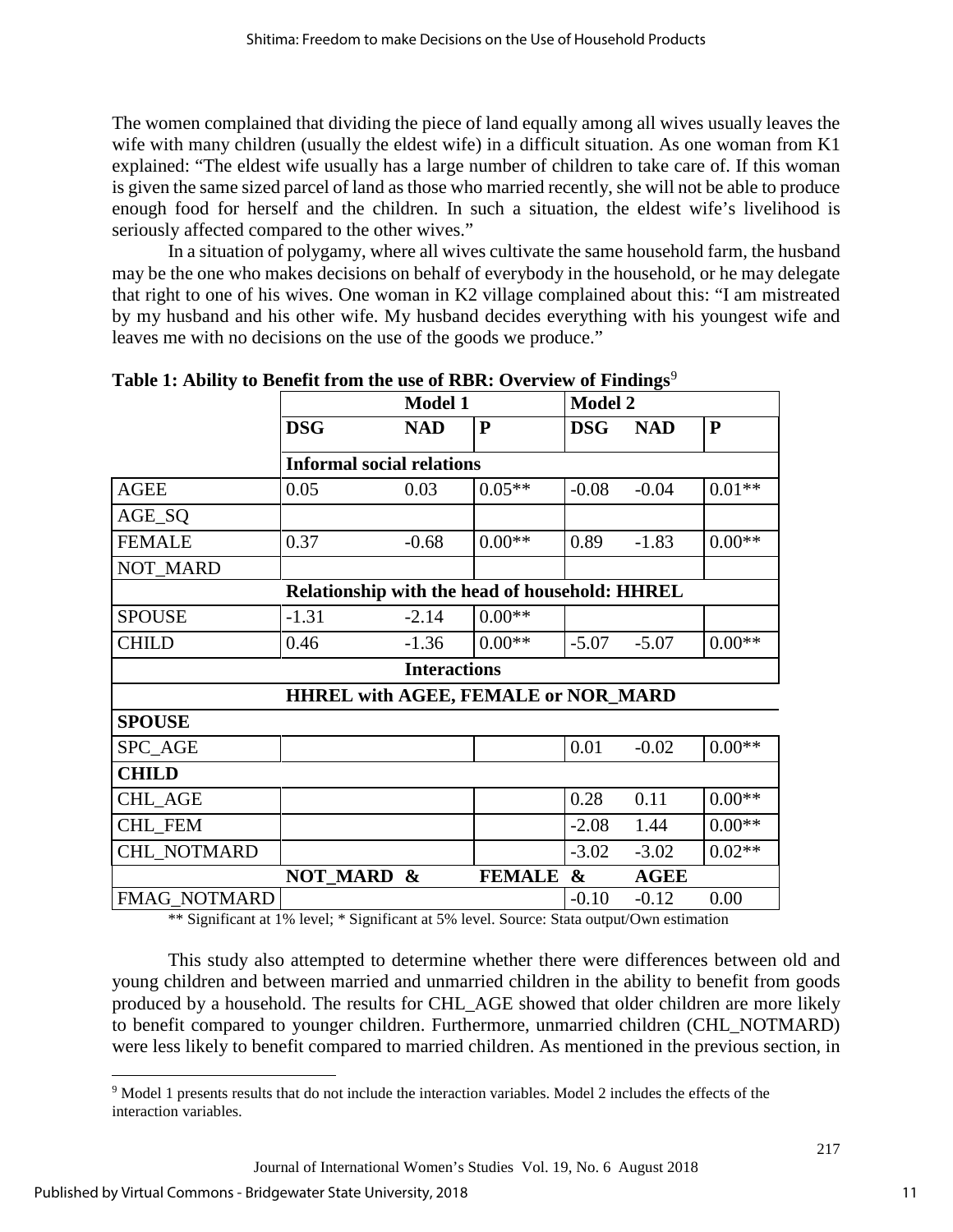Sukuma tradition, all children (married and unmarried) live at their parents' house with their wives and children. The parents make all of the decisions on the use of goods produced in the household. However, when the household has a large amount of land, a married son of older age may be given a piece of land to cultivate with his wife.

For the female children, the survey findings differed from the results we found during the FGD. More specifically, the survey findings showed that female children (CHL\_FEM) were more likely to benefit. However, during the FGD, we found that young unmarried women who cultivate their own crops are not free to sell their crops without seeking permission from their parents, and they particularly talk to their mothers about this. In most cases, these young women cultivate female crops with their mothers, and their mothers become custodians of the crops. The mothers may thus control the crops and ensure that the money is used to buy clothes and other things their daughters require. In K1 village, while some unmarried female children said that they had the freedom to make decisions on the use of the "female" crops they produced, the married females (daughters-in-law to the heads of the household) said that their husbands controlled the "female" goods they produced. As one woman in K1 village woman said: "When the husband sees I have the money, he takes it away from me. He even sells the crops that I harvest. If I want to buy something, I have to ask for the money from him. Sometimes he gives me less than I asked for." Thus, the situation is much worse if a woman lives with her parents-in-law, as she does not even have a say over the women's crops. Mothers-in-law are expected to be custodians of all the women's crops. In fact, young married women seem to have more difficult lives (in terms of access to money) than those who are not married. As one young married woman who lived with her parents-in-law said: "I cannot make decisions on the use of the goods that I produce with other members of the household because my mother-in-law and my husband decide everything on my behalf."

#### **Discussion**

This study analyzed intra-household differences in the ability to benefit from the use of goods produced by households living along the Simiyu River in Meatu District in Tanzania. Although men and women have different needs and goals in their lives, our findings showed that the decision-making power concerning the use of the goods produced is largely reserved for men. Furthermore, while different household members were involved in the production of goods, the findings show that the right to make decisions on the use of the goods that are produced within a household are reserved for the household head. Other household members (spouses, children and daughters-in-law) depended on the household head for decisions on the use of goods. These findings are in line with two studies conducted by Holmboe-Otteson and Wandel (1991a, 1991b), both in Tanzania, who reported conflict between household members in relation to the question of what to produce and how to use income that is earned from selling the goods produced. While men preferred the cultivation of cash crops over food crops for the purpose of income generation, women were more interested in the cultivation of food crops to provide the household with sufficient food. Income that is earned from cash crops is largely accrued by the men. Another reason why women did not favor the production of cash crops was because they had to expend more of their own labor on the crops, while being less likely to benefit from the income earned from them. Cultivation of cash crops also leaves women with little time for the production of food crops.

These findings imply that the livelihoods of women (and other members of households) are likely to be affected when men (or heads of households) make more individualistic decisions,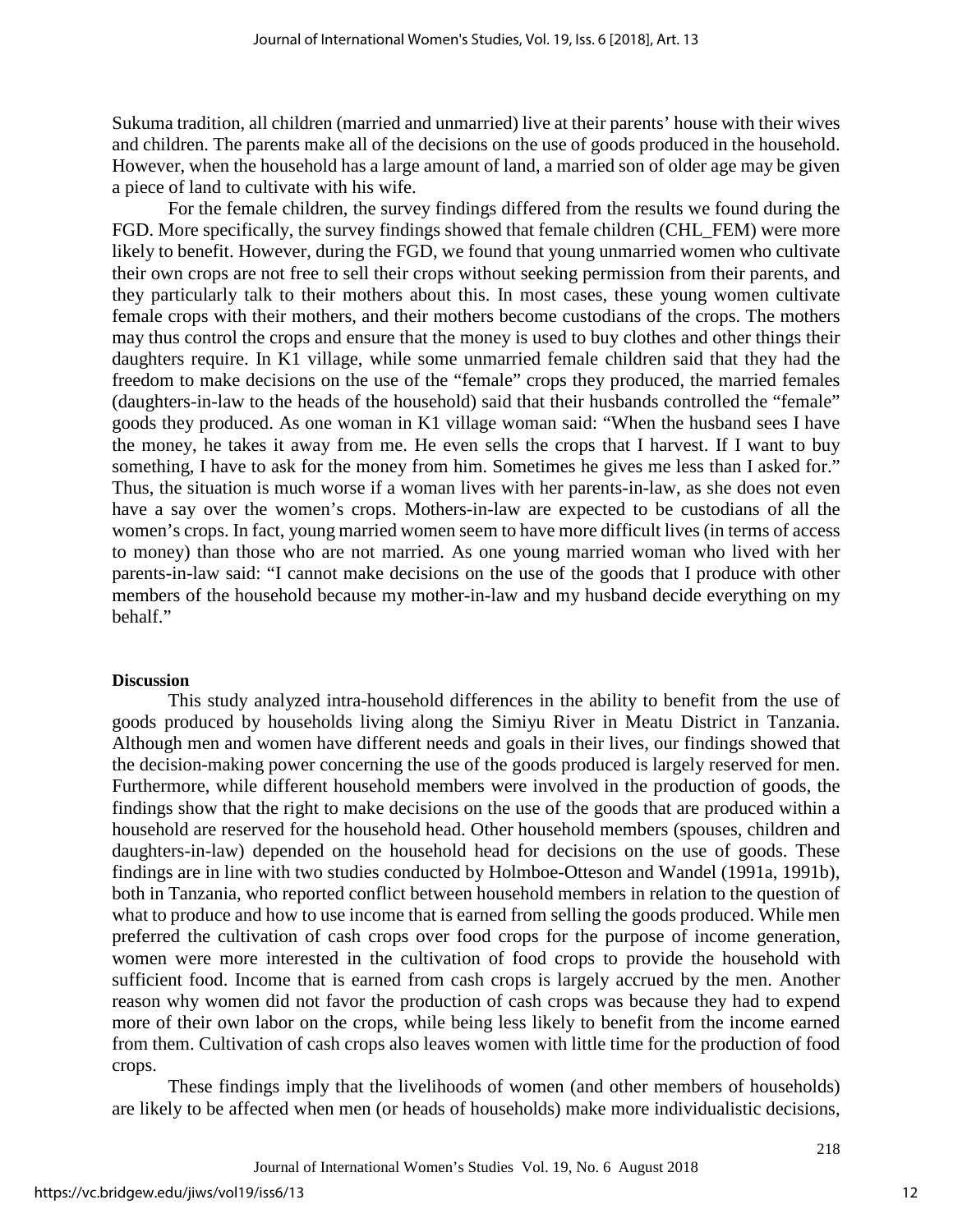or decisions that do not improve the livelihoods of women (and other members of the household). Other studies have shown that, unlike women who tend to focus on the needs of entire households, men's expenditure, including in Tanzania, tends to be more individualistic, with a focus on satisfying their own needs (Feldman, 1989). This may negatively impact the livelihoods of women and other members of households, since household members might have differing preferences on the consumption of goods they produce.

Our findings confirm intersectionality theories that claim that some people face discrimination on multiple levels because they belong to multiple marginal social identity groups. Our findings revealed that older spouses and unmarried children were less likely to have the freedom to make decisions on the use of goods produced by a household. Since the majority of spouses in our sample were females, the findings imply that older married women in the Sukuma community were also denied rights to make decisions on the use of the goods they produced. These are some of the consequences of the socially constructed practices that divide people into different classes in a social hierarchy.

In addition, our finding that unmarried older females were less likely to have the freedom to determine which goods are produced by a household implies that being female, older and unmarried is even more disadvantageous in Sukuma community. The norms in Sukuma society that deny women the right to own land and other important resources such as cattle put unmarried women in a more disadvantageous situation compared to married women. Women can only access land through marriage, mainly by cultivating their husband's land. Older women who live in their parents or another sibling's household may face more discrimination in relation to the use of household goods, as the goods they produce are considered culturally not to belong to them. In line with previous research (see also Van Aelst & Holvoet, 2016), being married is more important to women compared to men in rural areas of Tanzania. If women had the right to own important productive resources, they would not have to depend on marriage to engage in activities that improve their livelihoods.

# **Conclusion and Policy Implications**

This study analyzed intra-household differences in the ability to benefit from the use of goods produced by households living along the Simiyu River in Meatu District in Tanzania. In general, the study found that both women and men play major but different roles in the production of crops, whether cash or food crops. While both women and men are involved in the production of cash crops, women also assume substantial responsibilities for providing their households with food by engaging in subsistence farming of vegetables and legumes that are directly consumed by the household. Despite their important roles, women often have subordinate positions in decisions regarding the use of goods that have high market value. Men are held responsible and have control of cash crops and other goods that are sold in the markets, while women only have control over crops that are not sold in the markets.

The findings confirm intra-household theories by showing that members of households do not have equal decision-making powers on the use of goods that are produced by the household. Heads of households appear to have more decision-making power than other household members. This is not necessarily a bad practice, especially if the needs of other household members are well considered in the head of household's decisions. However, this is difficult to achieve in reality, as people have different goals in their lives. It is practically impossible for women to have any decision-making power because of the social norms that restrict their role. Social norms also affect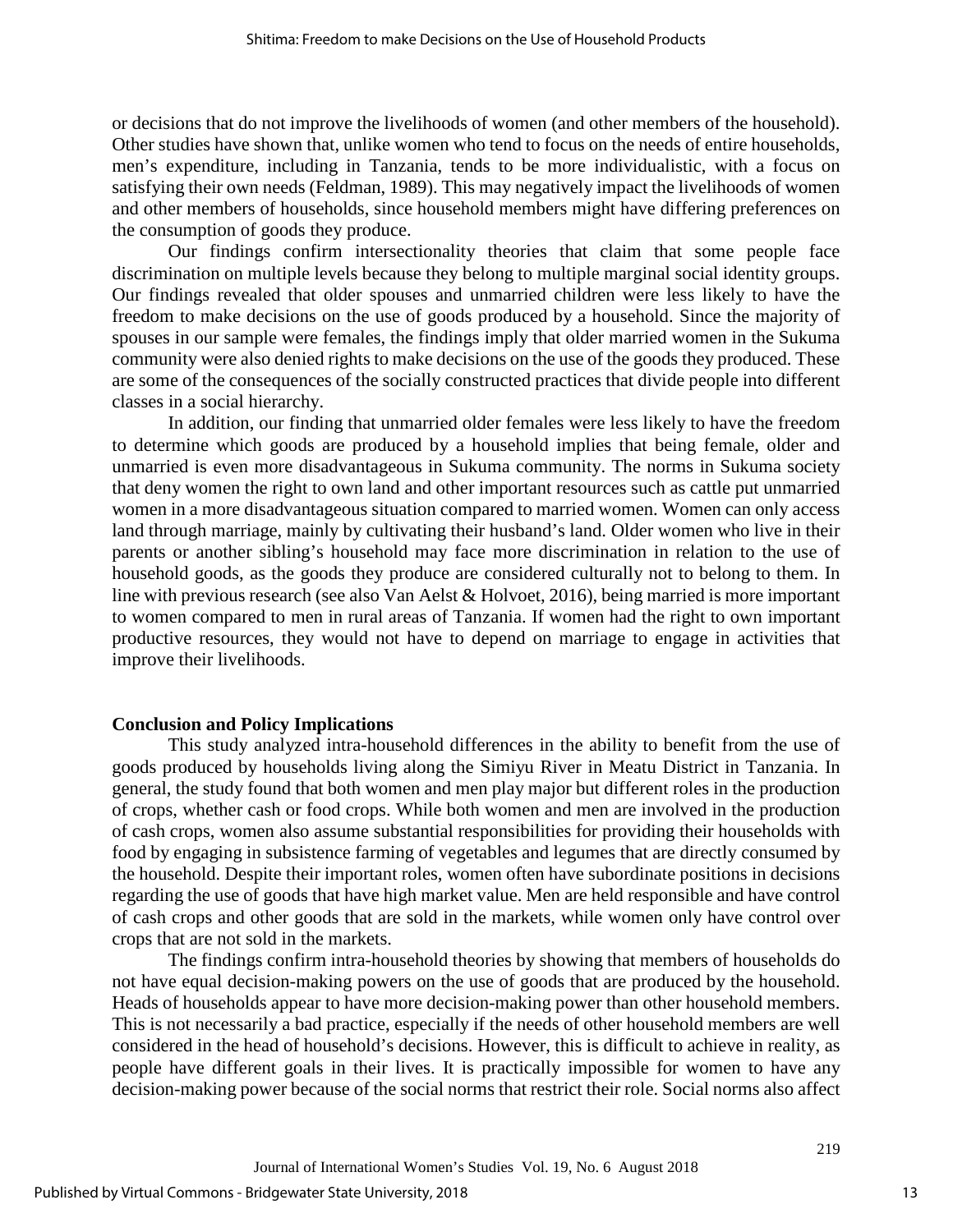the decision-making power of male household members who do not own productive resources. In the Sukuma community, most household members do not own resources to produce their own goods: the majority of household members only have recourse to their own labor power. Furthermore, in line with intersectionality theories, this study found that some people face discrimination at multiple levels as they are assigned multiple marginal social identities. Because of their gender, marital status and age, older unmarried women were found to be positioned at the intersection of multiple social identities and their related effects: their multiple social identities put them in a more disadvantageous position in relation to the use of goods that were produced by the household.

The study findings revealed that it is important to study people's agency in terms of their abilities to gain benefits from the activities they engage in. This is particularly important in rural areas, where production and consumption decisions occur at the household level. It is therefore recommended that governmental organizations, such as the Tanzania Social Security Action Funds (TASAF), as well as other non-governmental organizations which are working on the improvement of rural people's livelihoods, consider reaching out to different groups by focusing on different levels of marginalization faced by people due to their social identity.

This study adds to the intra-household literature by quantitatively analyzing the impact of social differences on the ability of different household members to benefit from the use of goods produced by a household. In addition, the study included data that categorized household members into different groups according to their relationships with the household head. We caution that the validity of the findings may be limited to the study areas and to other communities with similar cultural backgrounds (Sukuma communities) in other districts of Tanzania. The generalization of these findings to other areas with different cultures might be impossible. However, we recommend that further research uses a larger sample that includes different ethnic groups to explore the importance of cultural and other regional differences in more depth, especially in regard to the ability to benefit from goods produced by a household.

The study also adds to the intersectionality literature by showing how different social identities related to age, gender and marital status interact to bring about different outcomes for different people in relation to their ability to benefit from goods produced by the household. The findings revealed that being older and female (an older spouse or an older unmarried female) had no advantage in terms of the freedom to make decisions on the use of household goods. It is highly likely that there are further differences related to different types of marriage (monogamy/polygamy) or different categories of unmarried women (widow/divorcee/never married). Sukuma is one of a number of ethnic groups in Tanzania that practice polygamy, which may bring even more social differences into play compared to monogamous marriages. Further study should explore whether the position of women in a marriage, being the first, older or younger wife, for example, leads to differences in the freedom to make decisions on the use of household goods. This may not only be due to cultural factors but also relate to a husband's preferences.

# **Acknowledgement**

This paper was written based on the findings of ongoing PhD research on Access to river basins resources, development strategies and river basins resources degradation in Tanzania. The PhD is funded by the Belgian government through the VLIR-UOS under the Governance and Entrepreneurship through Education, Research, Access and Technology for Tanzania (Gre@t) programme.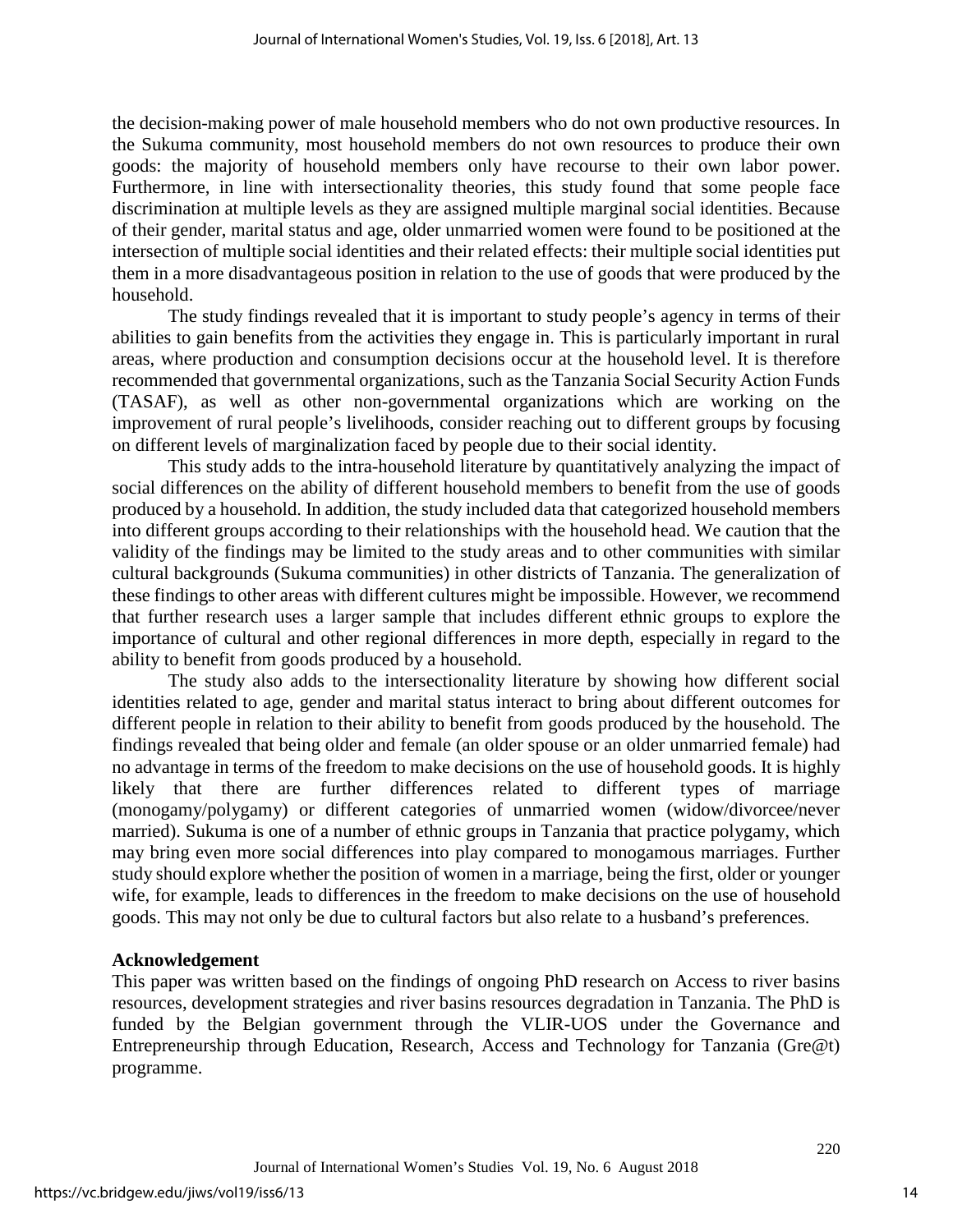# **References**

- Agard, J., Alcamo, J., Ash, N., Arthurton, R., Barker, S., Barr, J., Fazel, A. (2007). Global Environment Outlook GEO4 Environment for Development. *UNEP, ISBN*, 978-992.
- Agarwal, B. (1997). ''Bargaining''and Gender Relations: Within and Beyond the Household. *Feminist Economics, 3*(1), 1-51.
- Alderman, H., Chiappori, P.-A., Haddad, L., Hoddinott, J., & Kanbur, R. (1995). Unitary Versus Collective Models of the Household: Is It Time to Shift the Burden of Proof? *The World Bank Research Observer, 10*(1), 1-19. doi:10.1093/wbro/10.1.1
- Anderson, C. L., Reynolds, T. W., & Gugerty, M. K. (2017). Husband and Wife Perspectives on Farm Household Decision-making Authority and Evidence on Intra-household Accord in Rural Tanzania. *World Development, 90*, 169-183. doi:https://doi.org/10.1016/j.worlddev.2016.09.005
- Appleton, S. (1991). Gender dimensions of structural adjustment the role of economic-theory and quantitative-analysis. In Warner, J. M., & Campbell, D. A. (2000). Supply response in an agrarian economy with non-symmetric gender relations. *World Development*, 28(7), 1327-1340.
- Becker, G. S. (1965). A Theory of the Allocation of Time. *The economic journal*, 493-517.
- Cleaver, F. (2001). Institutional bricolage, conflict and cooperation in Usangu, Tanzania. *IDS Bulletin, 32*(4), 26-35.
- Cleaver, F., Franks, T., Maganga, F., & Hall, K. (2013). Beyond negotiation? Hybrid institutions, livelihoods, security and pastoralism in the usangu plains, Tanzania. *African Studies Review, 56*(03), 165-189.
- Cleaver, F., & Toner, A. (2006). *The evolution of community water governance in Uchira, Tanzania: The implications for equality of access, sustainability and effectiveness.* Paper presented at the Natural Resources Forum.
- Crenshaw, K. (1989). Demarginalizing the intersection of race and sex: A black feminist critique of antidiscrimination doctrine, feminist theory and antiracist politics. *U. Chi. Legal F.*, 139.
- Dawsey, A., & Bookwalter, J. (2016). Determinants of Intra-Household Gender Bias: Evidence from Timor-Leste. *Journal of International Development, 28*(6), 938-952. doi:10.1002/jid.3228
- Doss, C. R. (1996). Testing among models of intrahousehold resource allocation. *World Development, 24*(10), 1597-1609.
- Djurfeldt, A. A., Hillbom, E., Mulwafu, W. O., Mvula, P., & Djurfeldt, G. (2018). "The family farms together, the decisions, however are made by the man" —Matrilineal land tenure systems, welfare and decision making in rural Malawi. *Land Use Policy, 70*, 601-610.
- Ekise, E.I., Nahayo, A., Mirukiro, J., Nsengiyumva, B. (2013), "Analysis of the impact of agricultural input subsidies voucher programme on the livelihoods of small scale maize producers in Kirehe district, eastern Rwanda", *New York Science Journal,* Vol. 6, No 9, pp.32-44.
- Ellis, F. (1998). Household strategies and rural livelihood diversification. *The journal of development studies, 35*(1), 1-38.
- Evans, R., Mariwah, S., & Antwi, K. B. (2015). Struggles over family land? Tree crops, land and labour in Ghana's Brong-Ahafo region. *Geoforum, 67*, 24-35.
- Feldman, R. (1989). Women for a Change!: The Impact of Structural Adjustment on Women in Zambia, Tanzania, and Mozambique.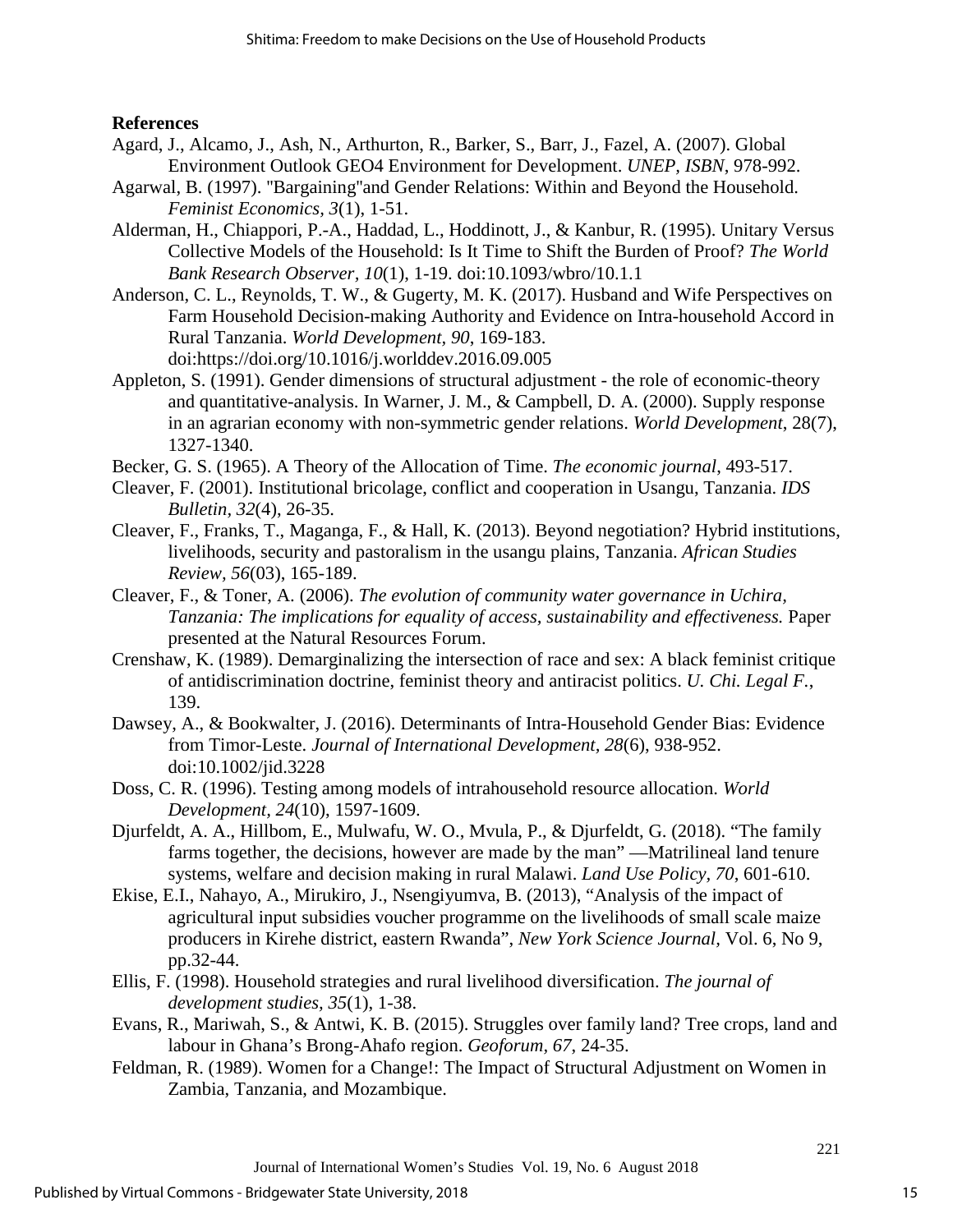- Haddad, L. J., Hoddinott, J., & Alderman, H. (1997). *Intrahousehold resource allocation in developing countries*: Johns Hopkins University Press.
- Hill Collins, P. (1990). *Black feminist thought : knowledge, consciousness, and the politics of empowerment*: Boston : Unwin Hyman, 1990.
- Hoddinott, J., & Haddad, L. (1995). DOES FEMALE INCOME SHARE INFLUENCE HOUSEHOLD EXPENDITURES? EVIDENCE FROM CÔTE D'IVOIRE. *Oxford Bulletin of Economics and Statistics, 57*(1), 77-96. doi:10.1111/j.1468- 0084.1995.tb00028.x
- Holmboe-Ottesen, G., & Wandel, M. (1991a). Wife, I only had money for pombe: gender and food: women's bargaining power and agricultural change in a Tanzanian community. In K. A. Stolen, & M. Vaa, Gender and change in developing countries (pp. 93-117). Oslo: Norweigen University Press.
- Holmboe-Ottesen, G., & Wandel, M. (1991b). Men's contribution to the food and nutritional situation in the Tanzanian household. Ecology of Food and Nutrition, 26 (1), 83-96.
- Kazianga, H., & Wahhaj, Z. (2017). Intra-household resource allocation and familial ties. *Journal of Development Economics, 127*, 109-132.
- Khalid, A., Nyborg, I., & Khattak, B. N. (2015). Whose property whose authority? Gendering the legal and customary practices in ownership and access to land: A case of Swat, Pakistan. *Journal of Rural Studies, 41*, 47-58.
- Leach, M., Mearns, R., & Scoones, I. (1999). Environmental entitlements: dynamics and institutions in community-based natural resource management. *World Development, 27*(2), 225-247.
- Leavens, M., & Anderson, C. (2011). Gender and Agriculture in Tanzania EPAR Brief (Vol. 134). *Seattle, USA: Evans School Policy Analysis and Research, University of Washington*.
- Long, J. S., & Freese, J. (2003). *Regression models for categorical dependent variables using Stata*: Stata Press.
- Lyimo-Macha, J., & Mdoe, N. (2002). *Gender and rural poverty in Tanzania: Case of selected villages in Morogoro rural and Kilosa districts*. Retrieved from https://assets.publishing.service.gov.uk/media/57a08d32ed915d622c001829/Ladderwp18.pdf
- Ogawa, R. (2017). Intersectionality and differentiated citizenship: migrant care workers in Japan. *Asia Pacific Journal of Social Work and Development, 27*(3-4), 187-194. doi:10.1080/02185385.2017.1406821
- Sadoulet, E., & De Janvry, A. (1995). *Quantitative development policy analysis* (Vol. 5): Johns Hopkins University Press Baltimore.
- Sen, A. (1999). Freedom as development: Oxford University Press, Oxford.
- Singh, I., Squire, L., & Strauss, J. (1986). *Agricultural household models: Extensions, applications, and policy*: The World Bank.
- Tariq, M., & Syed, J. (2017). Intersectionality at Work: South Asian Muslim Women's Experiences of Employment and Leadership in the United Kingdom. *Sex Roles, 77*(7-8), 510-522. doi:10.1007/s11199-017-0741-3
- Turner, F. (2011). Social work treatment. In Tariq, M., & Syed, J. (2017). Intersectionality at Work: South Asian Muslim Women's Experiences of Employment and Leadership in the United Kingdom. *Sex Roles, 77*(7-8), 510-522. doi:10.1007/s11199-017-0741-3.